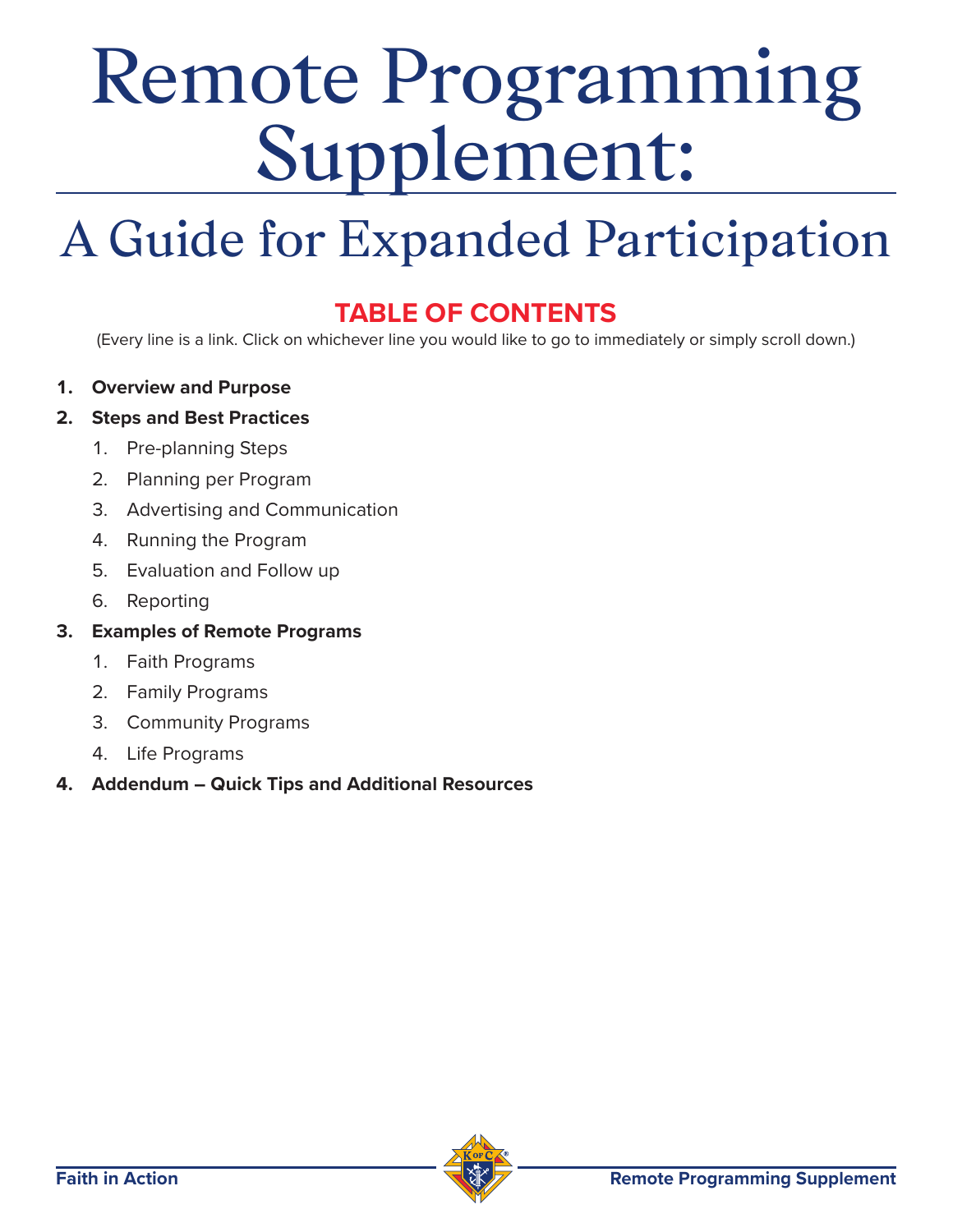### **[OVERVIEW AND PURPOSE:](#page-0-0)**

<span id="page-1-0"></span>"I have become all things to all men, that I might by all means save some. I do it all for the sake of the gospel, that I may share in its blessings." 1 Cor. 9:22-23

As the lay faithful, we are called to bring Christ into the world and to make Him known in and through all that we do. Your council activity should always seek new ways to fulfill this mission. The Faith in Action program guidelines allow for each council to mold the programs to meet the unique needs and interests of Knights and the community. There are many within your community who may not be able to participate in these programs and activities physically but could do so digitally or online. This presents an opportunity for your council to enhance existing and future programming by adding a digital/remote programming component. This resource and style of programming **does not** replace the current model or guidelines for Faith in Action programs. All program guide sheets and specifications should still be followed. **While In-person programming is and should always be the preference and norm**, remote programming is meant to add on to and enhance current program guidelines and requirements. The "Steps and Best Practices" listed below are intended to help your council think creatively and plan proactively as you work to enhance your programs through remote access. **It is 100% up to the council if they choose to implement some or all of the programs remotely.**

This tool is laid out as a check list. Not every box is required but should be helpful to the process of adding remote enhancements to every council program. The Supreme Council is happy to provide this tool to enhance your council's capacity to fulfill the mission of the Order and the vision of Blessed Michael McGivney as we work together to build the Kingdom of God.

(You can also find more information about recommendations and program safety, by clicking [here.](https://www.kofc.org/en/news-room/knightline/special-edition/week-of-march-23/fia-program-updates-covid19.html))

### **Steps and Best Practices for Developing Remote Programming**

### [PRE-PLANNING STEPS](#page-0-0)**:**

- **1. Identify a Council Technology Expert [Quick Tip Link](#page-14-0)**
	- $\Box$  Consult roster and council officers to identify best candidate
	- $\Box$  Extend Invitation to:  $\_$
	- $\Box$  Share Remote Programming document with Technology Expert
	- $\Box$  Set meeting with Program Director and Council Technology Expert **Date:** Time:

**NOTE:** The supplementation of programs should be conducted by the Program Director with the expertise and assistance of the Council Technology Expert. This applies to all steps and procedures. Any additional assistance and oversight should be determined by the Grand Knight as necessary.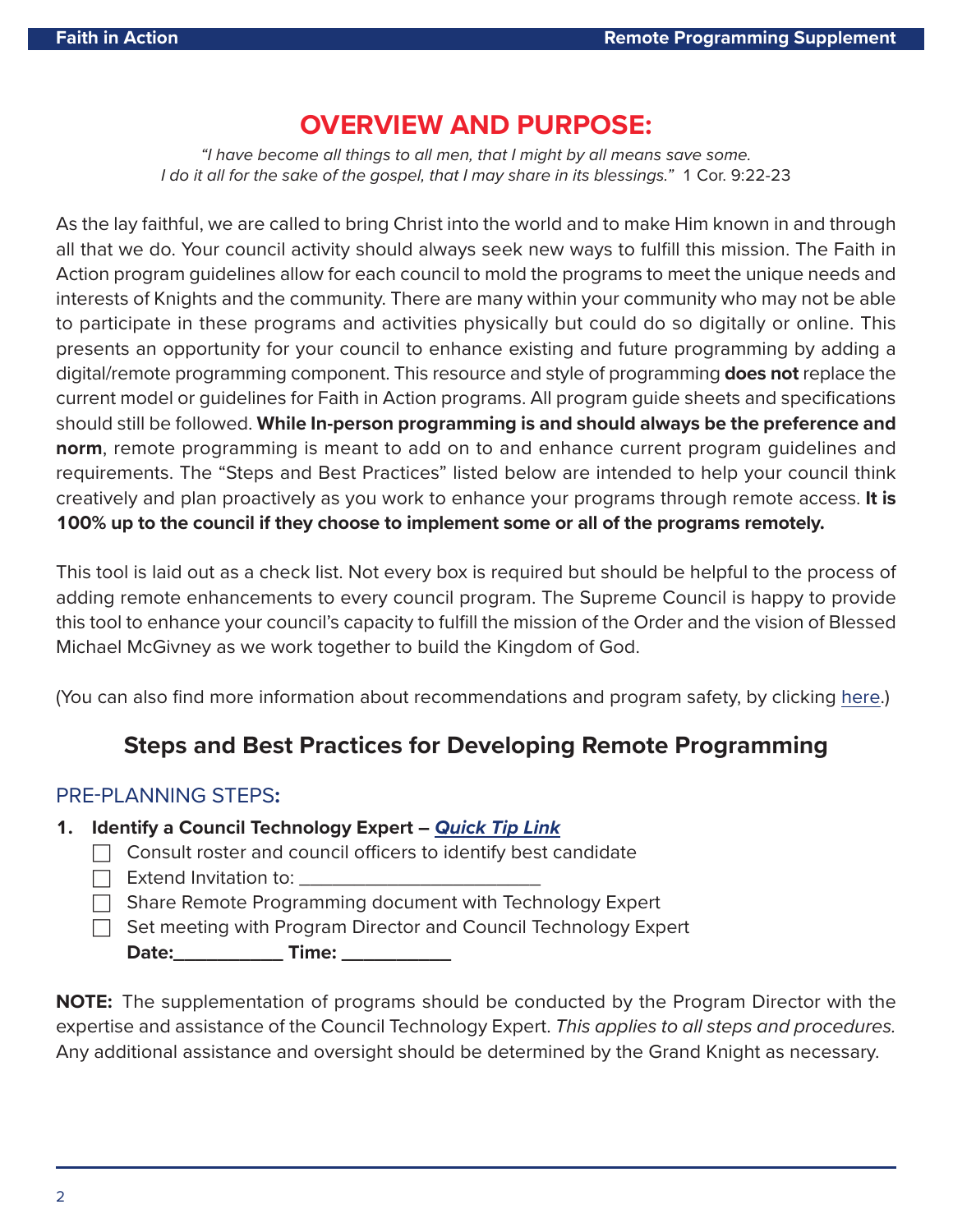**2. Identify possible programs to add a remote enhancement – [Quick Tip Link](#page-14-0)**

- $\Box$  Review program guide sheets for program guidelines and requirements
- □ Review below program examples **[Quick Link to Programs](#page-6-0)**
- $\Box$  Determine which programs the council would like to enhance
- $\Box$  Reference available council resources
	- □ **Review link: "[Tools for Member Communication](https://www.kofc.org/en/resources/news-room/knightline/special-edition/tools-member-communication.pdf)"**
	- □ **Review link: "[Tools for Remote Meetings](https://www.kofc.org/en/resources/news-room/knightline/special-edition/tools-best-practice-remote-meetings.pdf)"**
- $\Box$  Prepare list of programs and possible solutions for meeting with the pastor

**NOTE:** All programs can benefit from digital/online supplementation

| 3. Meet with your pastor - Quick Tip Link |  |
|-------------------------------------------|--|
| <b>BEFORE:</b>                            |  |

**Date:\_\_\_\_\_\_\_\_\_\_ Time: \_\_\_\_\_\_\_\_\_\_**

**NOTE:** Many remote programs will be done best in collaboration with the pastor, his staff and any existing infrastructure of the parish. For additional questions and preparation strategies **[click here](#page-14-0)** for the document Addendum.

#### **4. Confirm Program Schedule – [Quick Tip Link](#page-15-0)**

 $\Box$  Program Director - confirm dates and times for programs

- $\Box$  Council Technology Expert confirm necessary timeline for development and rollout of new online toolkit
- $\Box$  Share schedule with pastor and necessary parish staff

**NOTE:** Ensure program have extra planning space for testing of new online components and variables.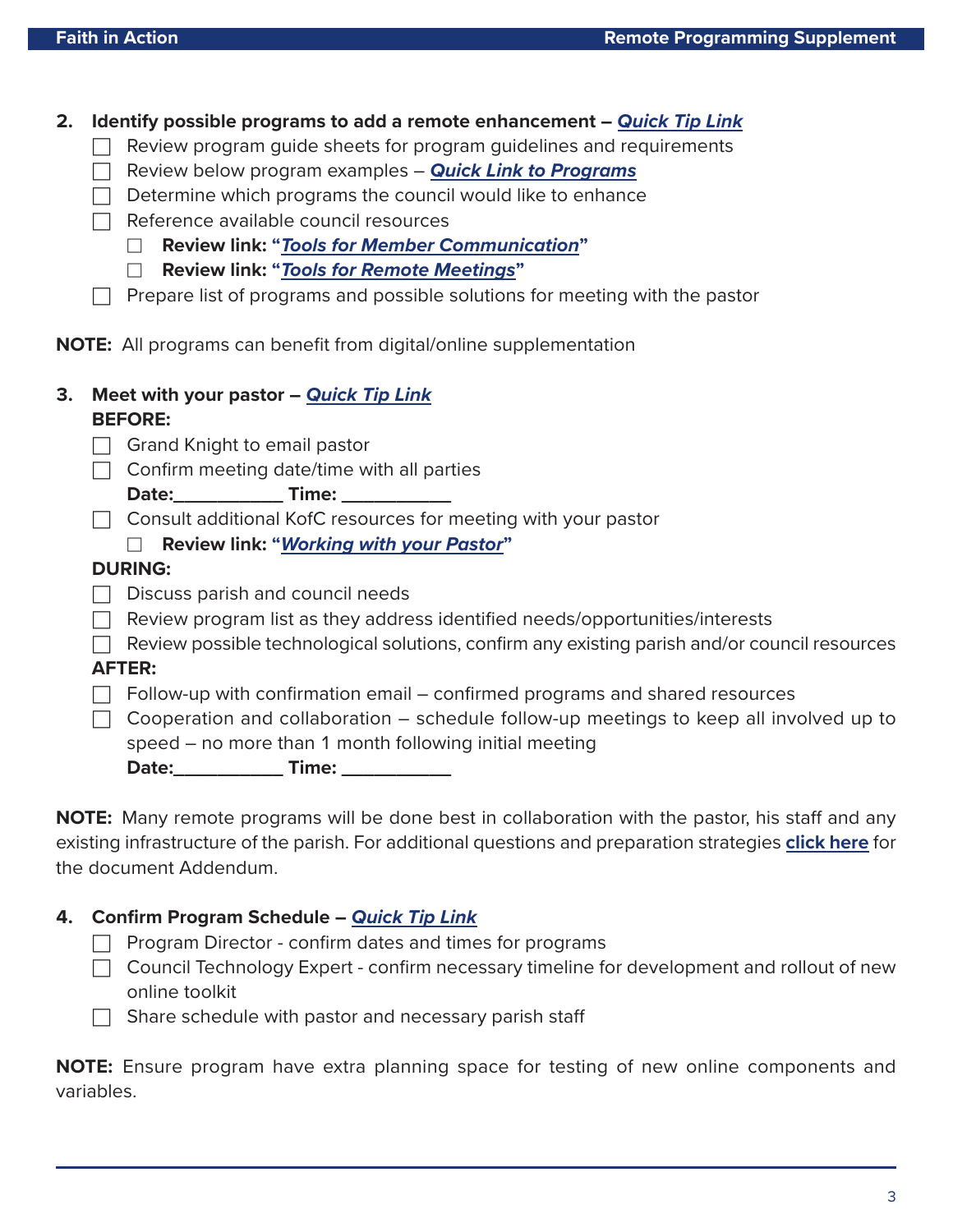### <span id="page-3-0"></span>PLANNING PER PROGRAM:

- **1. Establish your digital/online tool kit**
	- $\Box$  Continue researching appropriate tools as needed
		- □ Consider video conferencing, livestreaming, online giving, communication and social media – **[Quick Tip Link](#page-15-0)**
		- □ **Review: Link for "[Tools for Remote Meetings](https://www.kofc.org/en/resources/news-room/knightline/special-edition/tools-best-practice-remote-meetings.pdf)"**
		- □ **Review: Link for "[Tools for Member Communication](https://www.kofc.org/en/resources/news-room/knightline/special-edition/tools-member-communication.pdf)"**
	- □ Review all selected program **[guide sheets](http://www.kofc.org/fiaresources)**
		- $\Box$  Confirm necessary requirements for featured program
		- □ **Review: Link for ["Minimum Requirements"](https://www.kofc.org/en/resources/faith-in-action-programs/overview/10746-fia-council-requirements.pdf)**
		- $\Box$  Confirm program goals and design

**NOTE:** It is important to be familiar with all tools at your disposal and all unique requirements of the program before putting everything together. Some steps may need to be altered depending on dynamic of supplementation e.g. part in person and part remote or completely remote. You will want to make sure that the supplementation does not compromise the program but enhances it. Remember, online supplementing does **NOT** change program requirements.

#### **2. Put it all together**

 $\Box$  Set planning meeting (Program Director, Council Technology Expert and additional officers as needed)

Date: \_\_\_\_\_\_\_\_\_\_\_\_\_ Time: \_\_\_\_\_\_

 $\Box$  Review and schedule all components

- $\Box$  Set deadlines for all listed action items
- $\Box$  Plan test-run of program and links
- $\Box$  Confirm date for each program
- $\Box$  Communicate and advertise
- □ Select online tools necessary to supplement your programs **[Quick Tip Link](#page-15-0)**
- □ Double check process, roles and responsibilities **[Quick Tip Link](#page-15-0)**

**NOTE:** Consider joining programs if technology allows for it. e.g. Combine Family Prayer Night and Rosary

#### **3. Test run your program**

- $\Box$  Test all links
- $\Box$  Practice using online components e.g. "GoToMeeting"

**NOTE:** When adding digital/online supplementation to any program, planning will have to begin well in advance so that systems can be set up, tested, and shared for maximum participation and program success. Delegation of these areas will drastically increase the council capacity to run these programs well. This will also ensure that council and parish events/programs/initiatives will not compete but enhance each other.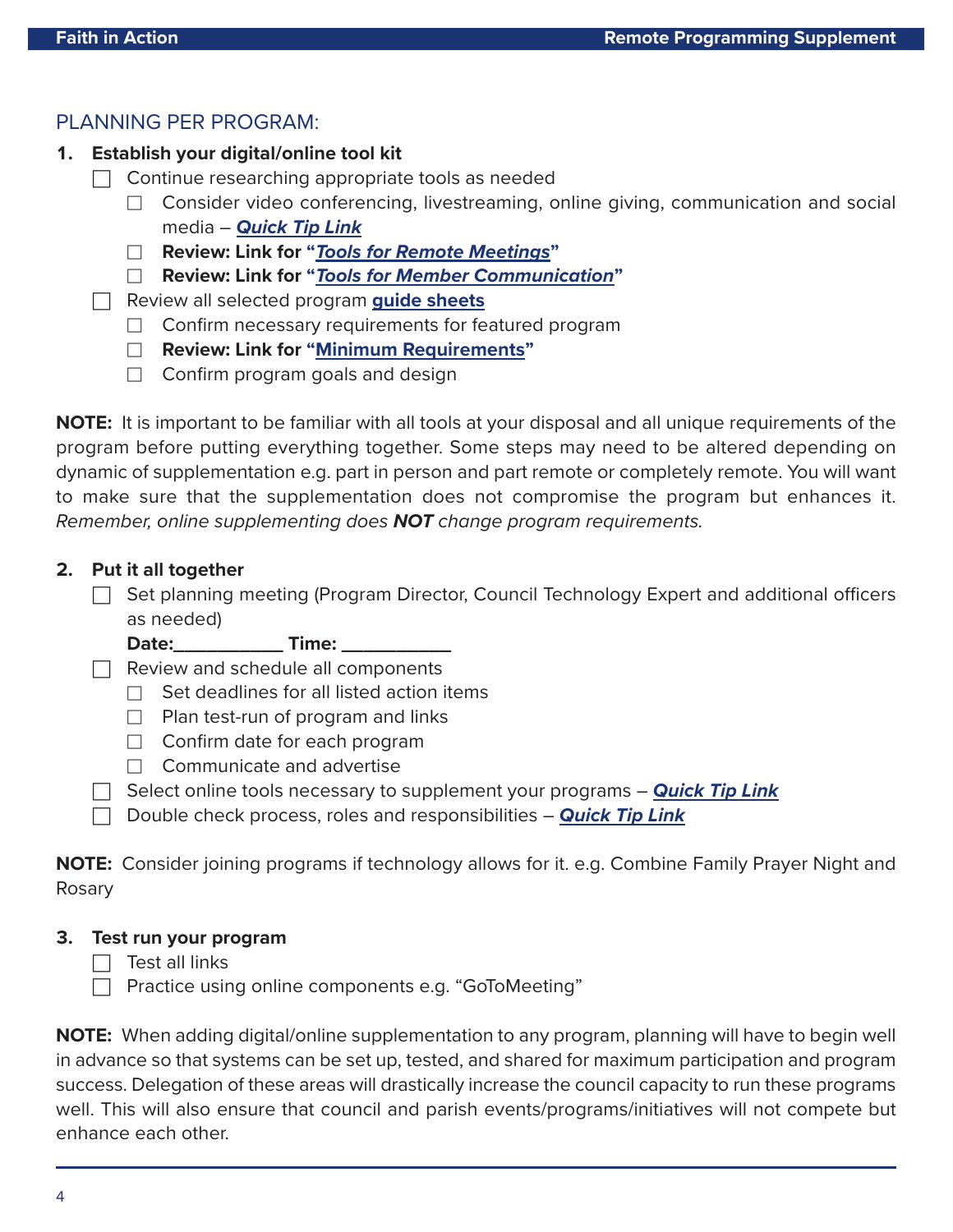### <span id="page-4-0"></span>ADVERTISING AND COMMUNICATION:

- **1. Confirm all means of program distribution and advertisement**
	- $\Box$  Email
	- $\Box$  Phone: call and text
	- □ Website
	- $\Box$  Pulpit announcement especially if livestreamed
	- $\Box$  Bulletin council and parish, printed and electronic
	- $\Box$  Social Media council and parish

### **2. Strategize with your parish's communication team**

- $\Box$  Advertise events together. This helps avoid competition with online parish events
- $\Box$  Be sure to obtain your pastor's approval on communication via parish channels.
- $\Box$  Be consistent with advertising. Multiple announcements per program will be needed to generate awareness and interest.

#### **3. Advanced communication**

- $\Box$  Confirm recipient email list
- $\Box$  Send invitations well in advance of program date
	- $\Box$  Includes directions
	- $\Box$  Includes tested links
	- □ Includes dates and times

### RUNNING THE PROGRAM: – **[Quick Tip Link](#page-16-0)**

- 1. Start your program/online session
	- $\Box$  "Start" the online portion 5 minutes early so that people joining online can log in before the start and so that there is time to trouble shoot.
- 2. Practice hospitality
	- $\Box$  Greet individuals as they show up in person and online
	- $\Box$  Share and practice video etiquette
- 3. End with an invitation
	- $\Box$  Share the date of next scheduled program or council activity
	- $\Box$  Always know what is coming next so they know what to look for and when. This will help continue program growth and participation.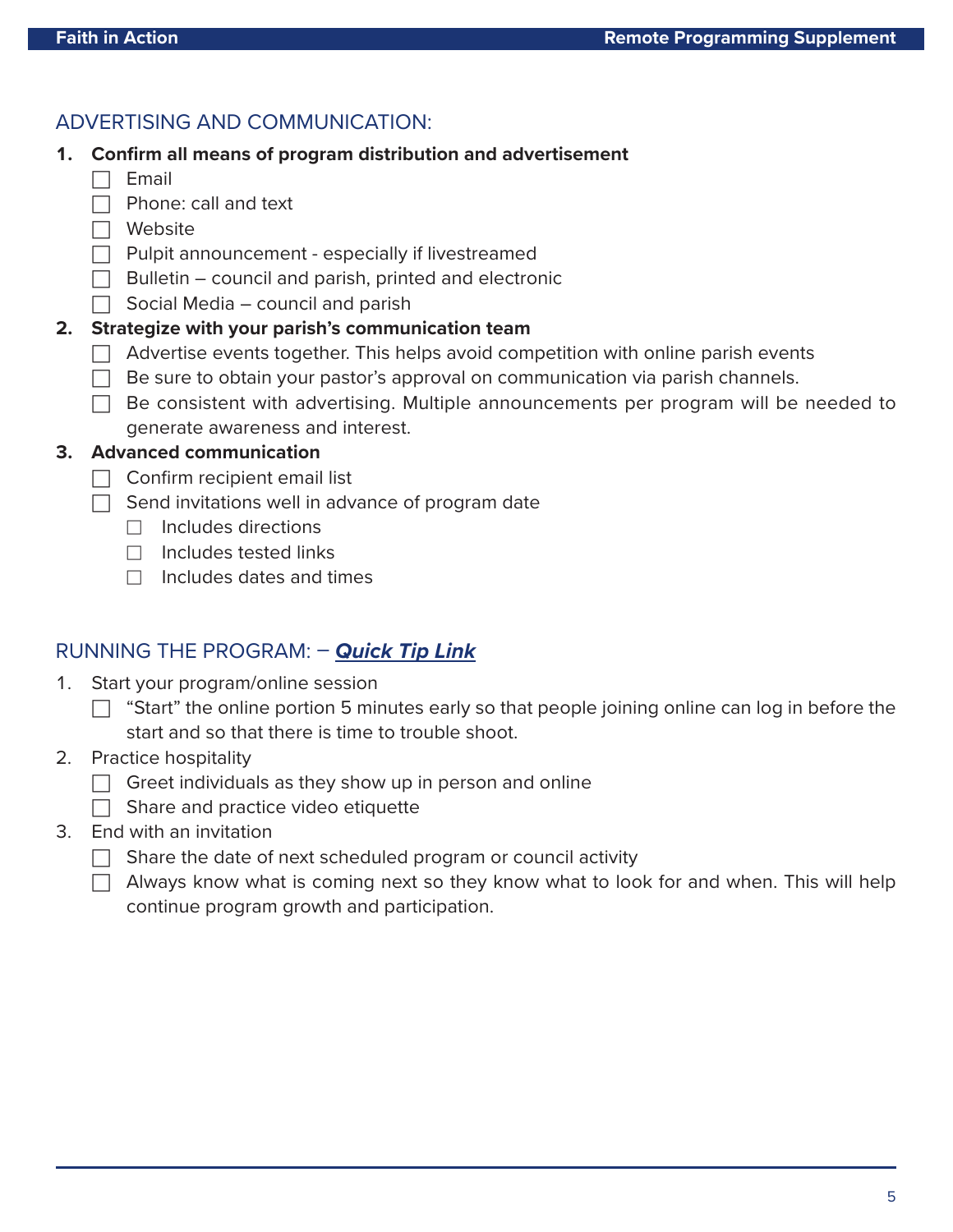### <span id="page-5-0"></span>EVALUATION AND FOLLOW-UP:

- 1. Gather feedback always looking to improve
	- $\Box$  Planning evaluation
		- Did we plan enough in advance?
		- Did we adequately test everything?
		- **Was our communication and participation process clear?**
	- $\Box$  Participant evaluation
		- How was the overall experience?
		- Would you participate again?
		- **Was the process easy to follow?**
- 2. Follow-up
	- $\Box$  Email participants with survey and invitation to next program/event
	- $\Box$  Share with pastor and appropriate parish staff the impact and success of your program participation and specifics
	- $\Box$  Share best practices for remote programming with State Program leadership
	- $\Box$  Continue sharing notable program success with Supreme Program Team so we can share success and best practices across the Order. Email to [fraternalmission@kofc.org](mailto:fraternalmission@kofc.org)

### REPORTING:

- 1. Report as normal
	- □ **Review: Link for ["Minimum Requirements"](https://www.kofc.org/en/resources/faith-in-action-programs/overview/10746-fia-council-requirements.pdf)** (Found on Programs Resource Page)
	- □ **Review: Link for "[Fraternal Program Report form](https://www.kofc.org/en/forms/spa/invite.html?lang=en&form=10784C.01) (#10784)"**
	- $\Box$  Determine who will report council program activity
- 2. "What counts"
	- $\Box$  Review program guide sheet  $-$  all requirements are the same
	- $\Box$  Confirm featured program requirements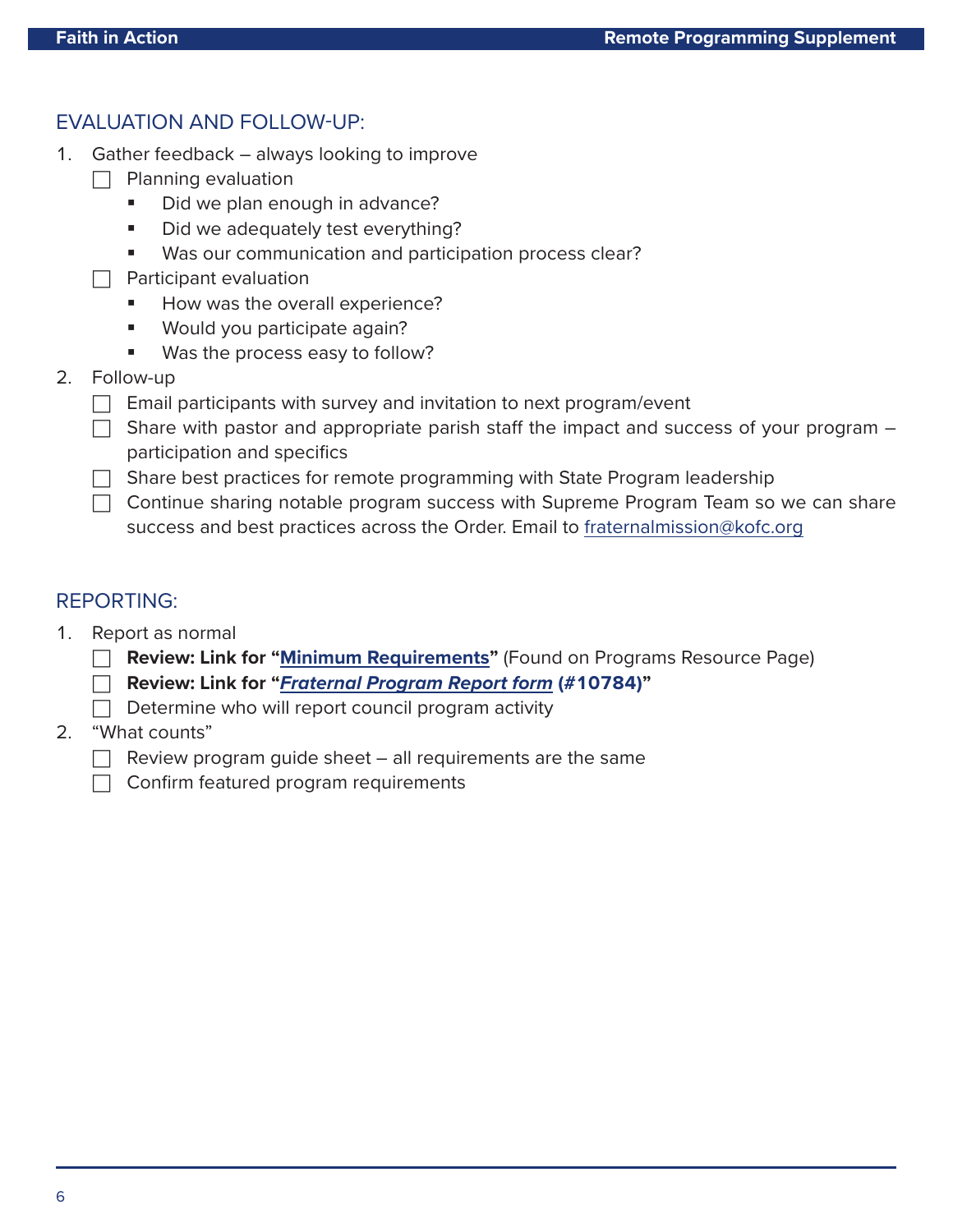### <span id="page-6-0"></span>**EXAMPLES OF ONLINE PROGRAM ENHANCEMENTS**

### **[FAITH PROGRAMS](https://www.kofc.org/en/what-we-do/faith-in-action-programs/faith/index.html)**

### SPIRITUAL REFLECTION

- Plan a digital retreat similarly to a standard, in-person event but take advantage of the ability to host speakers or play videos that may not have been able to attend an in-person event.
- Make sure that a digital retreat doesn't just become a video-watching event run virtual small group discussions throughout the day to help ensure that participants remain engaged.
- Make sure to also include prayer, whether that be group praying of the Rosary, a livestreamed holy hour or a video prayer service.

### RSVP

- Use digital fundraising to provide greater financial support to seminarians
- Try to schedule a monthly video call with your sponsored seminarian(s), learning more about their formation and prayer requests.
- Pay attention also to opportunities to livestream prayer from his seminary and invite the council and parish to tune-in and pray with your sponsored seminarian(s) whenever the opportunity arises.

### HOLY HOUR

- Whenever your council or parish hosts a holy hour, work with your pastor to make sure the prayer can be livestreamed.
- In the invitation to join the livestream, include a copy of the prayers you will use, such as the [Service Guide](https://www.kofc.org/en/resources/faith-in-action-programs/faith/holy-hour/10708-holy-hour-service-guide.pdf) (#10708), so that participants can follow along from home.
- Consider offering some time after the livestream for participants to socialize via a video conference, so they can share their prayer intentions and any powerful moments of prayer that they experienced

### INTO THE BREACH

- **•** Establish digital small groups to go through the *Into the Breach Video Series* and discuss each episode.
- Take advantage of the time flexibility of digital discussions by scheduling events at times that fit everyone's schedules.
- For this program to count, you must run discussion groups  $-$  it is not enough just to stream the videos

### PILGRIM ICON PROGRAM

- Remember, a Pilgrim Icon prayer service can be held anywhere, not just inside a church.
- Combine the Pilgrim Icon Program with a Family Prayer Night, whether in person or over video conference.
- Be sure to livestream your prayer service so that it is more accessible for those who are unable to attend.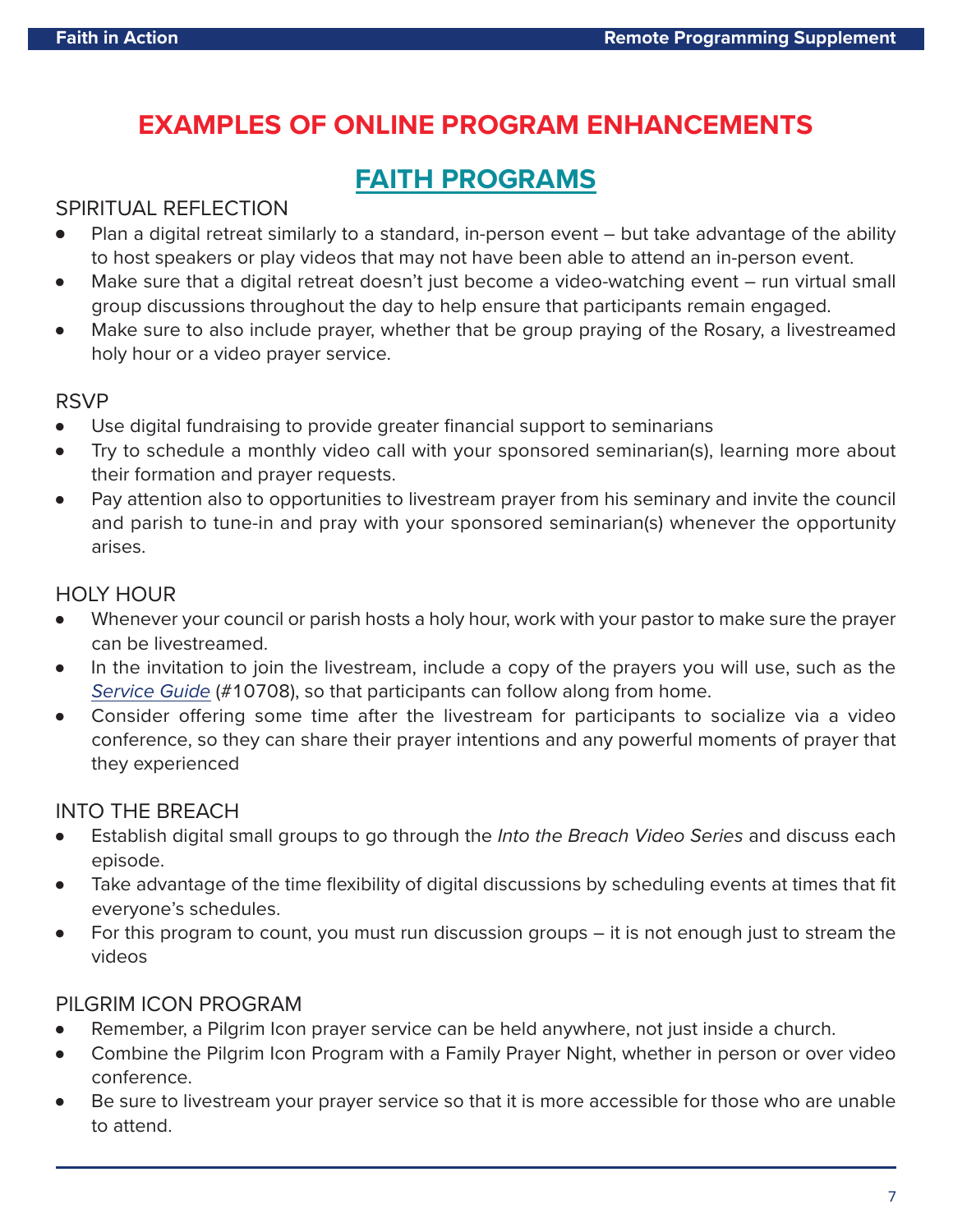### ROSARY

- Consider scheduling a Rosary program where different council and parish members and their families lead the Rosary.
- Use digital conferencing technologies so that families can lead these prayers from the comfort of their home, allowing more families the opportunity to participate in this powerful program of family prayer.

### SACRAMENTAL GIFTS

- Work with your pastor and your parish director of sacramental formation to ensure that your council is aware of upcoming sacramental celebrations in the parish, such as baptisms, first communions and marriages.
- Store your Sacramental Gifts somewhere in the parish where parish staff can access them, so that they can be given even when a member of the council is not present.
- Be sure to bundle the gifts with information about the Knights of Columbus and card from your council.

### BUILDING THE DOMESTIC CHURCH KIOSK

- Advertise the Kiosk on multiple online platforms to increase parish awareness. Work with your pastor to announce the location and titles of the books so parishioners know what content is available to them.
- Encourage small group discussion that utilizes online platforms to discuss material, fostering community.
- If it is not possible for an individual to pick up a physical copy from your Kiosk, remind parishioners that the booklets are available online through the [Catholic Information Service.](https://www.kofc.org/en/who-we-are/our-faith/cis/booklets.html?section=domestic-church-series)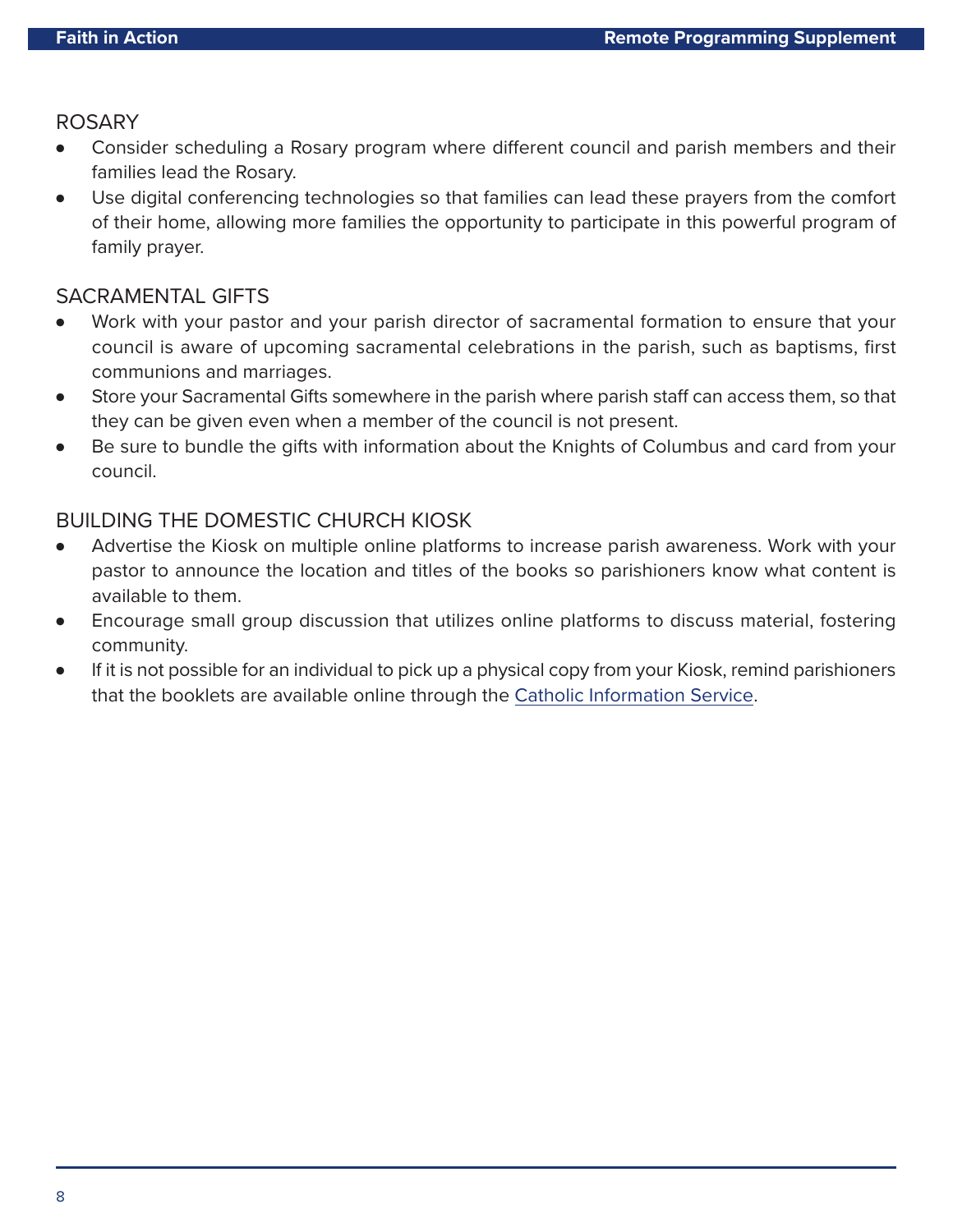### **[FAMILY PROGRAMS](https://www.kofc.org/en/what-we-do/faith-in-action-programs/family/index.html)**

### <span id="page-8-0"></span>CONSECRATION TO THE HOLY FAMILY

- Ideal to have the pastor lead the consecration. Provide him with resources and text to help with the consecration.
- When you celebrate your Consecration, make sure that you livestream those Masses so that all people can join.
- If you are planning a talk or mini retreat in preparation for the Consecration, livestream or record the talk(s) and make other resources available online.

### FOOD FOR FAMILIES

- Consider conducting a drive-through food drive with a designated drop-off location.
- Consider collecting funds online. Collected funds can then be donated direct to the food pantry and more easily reported for the refund.
- Help families bring the experience and awareness home with them by offering information on the needs within your community and prayer/meditation guides on the corporal works of mercy. Make these available online as well.

### FAMILY FULLY ALIVE

- Offer the Family Fully Alive Booklet in digital format on your parish website, through social media and through other means of communication with parishioners and Knights.
- Use social media and email to send out monthly reminders of each month's theme, the Supreme Chaplain's Monthly Challenge, and other ways to use the Family Fully Alive Booklet
- Have families "opt-in" to the program through an online form to track participation. Ask for monthly feedback from these families on how they are living the monthly theme
- Couple Family Fully Alive with your Family Prayer Nights each month using the prayers and reflections in the booklet.

### FAMILY OF THE MONTH/YEAR

- Use video conferencing for your Family of the Month committee to meet and select each month's winner.
- Consider consulting other parish ministries to gather suggestions and stories of families who should be nominated for the award.
- Highlight monthly winners using social media and/or livestreamed Masses or events.

### FAMILY PRAYER NIGHT

Use video conferencing to run an abridged Family Prayer Night. Plan to have brief introductions, communal prayer, and a brief discussion giving each family a chance to answer questions such as What has been the best part of the past week? The hardest part? What is one way that you have seen God working in your life this week? Where did you experience Jesus this week? Allow for parents and children to respond.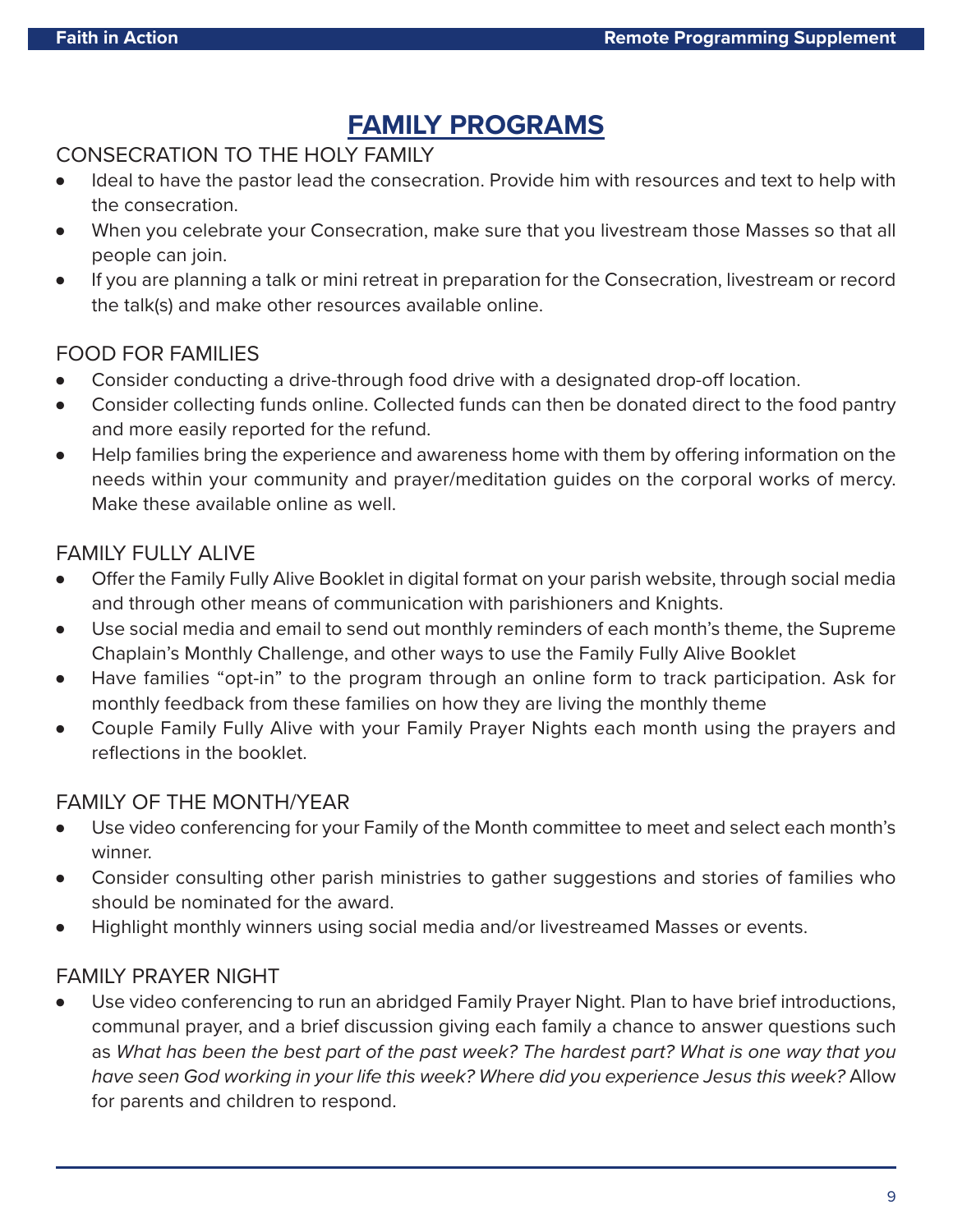- Invite families who are unable to attend an in-person Family Prayer Night to join the prayer portion of the evening through video conferencing.
- Family Prayer Night is ideal for coupling with other Faith in Action programs such as Family Fully Alive or Rosary.

### FAMILY WEEK

- Livestream as many of your Family Week events as possible including Masses, talks, concerts etc. There is no minimum required number of events but consider doing more than one to constitute a schedule of events. Have fun and be creative with the events, i.e. have different families host and 'livestream' from their house.
- Encourage families to develop their at-home plan for Family Week and offer prayers and activities for families to do as a family at home.
- Couple Family Week with other Faith in Action Programs.

### GOOD FRIDAY FAMILY PROMOTION

- Ideally your parish has the capacity to livestream all Holy Week liturgies. If not, work with the pastor to determine if your council can help set up this livestream capacity.
- Provide online resources for Knights and parishioners to help them prepare for and prayerfully enter into Holy Week.
- If your parish has the capacity for online giving, encourage Knights and parishioners to donate in support of the Pontifical Good Friday Collection which supports Christians living in the Holy Land. If online giving is not yet established, work with your pastor to see if your council can support setting this up.

### KEEP CHRIST IN CHRISTMAS

- Provide all material for the Poster Contest online. Collect entries electronically by having students scan their posters and email them to your KCIC Poster Contest chairman. NB: The winners of the state-level competition will need to send the original, hard copy of the poster to Supreme, so remind participants to hold on to their posters after online submission.
- If scanning the image, suggest that the "poster" be a standard  $8\frac{1}{2} \times 11$  piece of paper so that it is easier to scan. "Scanning" can also be a photograph of the original.
- Distribute and make available online the [Journey to the Inn Booklet](https://www.kofc.org/un/en/resources/communications/posada.pdf) (#9898) and encourage families to conduct the prayers as a family at home.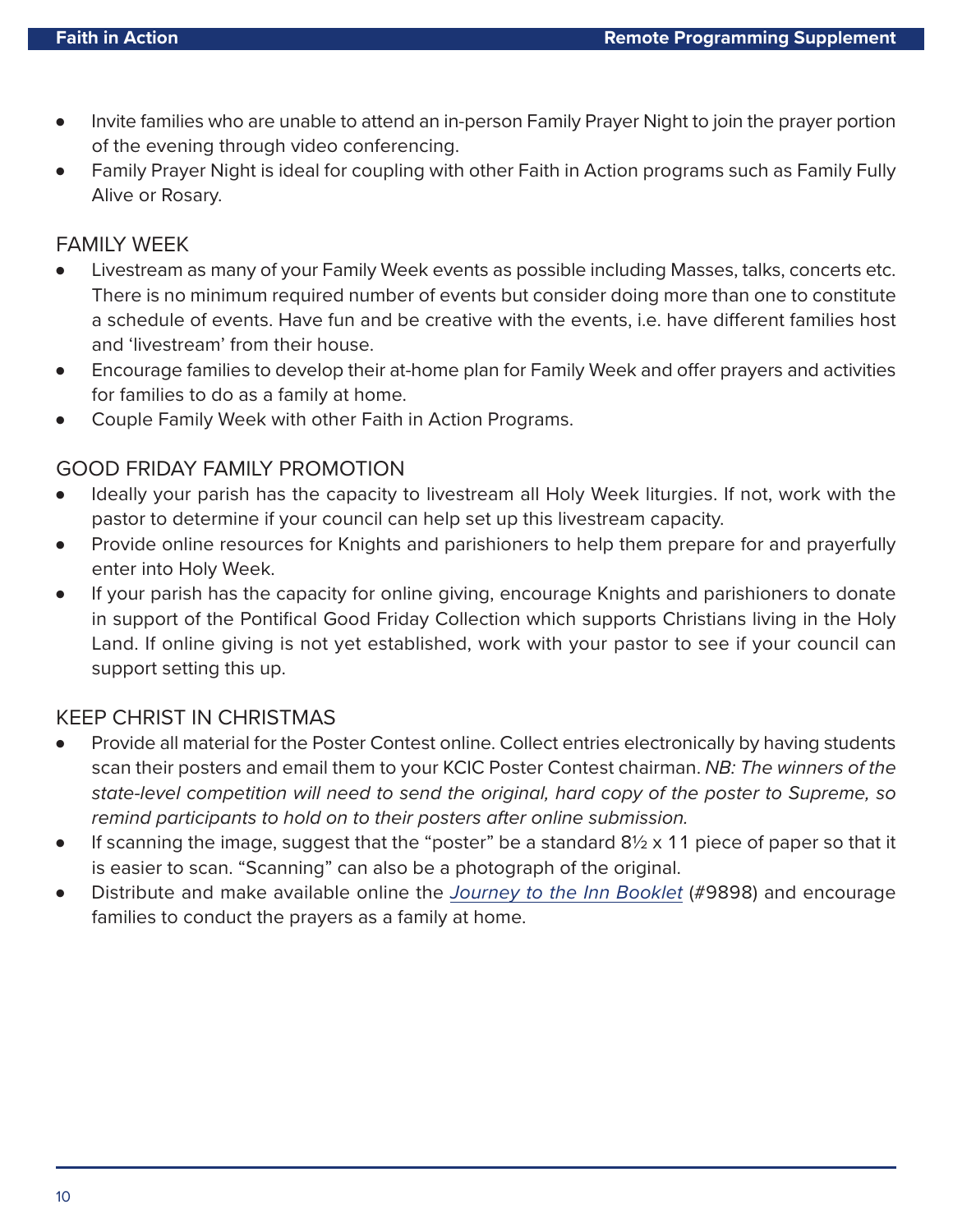### **[COMMUNITY PROGRAMS](https://www.kofc.org/en/what-we-do/faith-in-action-programs/community/index.html)**

### <span id="page-10-0"></span>COATS FOR KIDS

- After working to assess the need for coats in your community, work with corresponding leaders to schedule a shipment, drop off or a local pick-up of coats.
- There are many creative ways to distribute coats to those in need and councils are encouraged to be creative in assessing and meeting the presented needs.
- Ask your pastor if communication may be sent to the parish community encouraging them to donate online. Include a link to the [Coats for Kids brochure](https://www.kofc.org/en/resources/faith-in-action-programs/community/coats-for-kids/10503-coats-for-kids-trifold.pdf) (#10503) to explain the program which in turn will encourage donations.

### GLOBAL WHEELCHAIR MISSION

- Offer council members and the parish community the option to donate online, either through a council donation page or direct on American Wheelchair Mission or Canadian Wheelchair Foundation websites.
- Links for these online pages should be emailed or made available online.
- Speak with your pastor about allowing the council to hold a second collection at Mass or setting up a collection box at the parish for people to donate.

### HABITAT FOR HUMANITY

- Reach out to your local Habitat for Humanity branch to speak to them about assisting or donating. Inquire how councils may assist them remotely.
- Encourage individuals to volunteer at and/or donate to your local Habitat for Humanity Restore. For more information on volunteer or needs please contact your local Habitat for Humanity Restore.
- Create an online giving page or donate directly on the Habitat for Humanity page. If you are doing a community wide fundraising initiative, and individuals donate directly on the Habitat webpage, make sure they forward their confirmation emails of their gifts to a provided council email for an accurate report of council activity.

### FREE THROW & SOCCER/HOCKEY CHALLENGE

- Allow and encourage parents to record their child's attempt for any of these programs and submit the video recording to the council.
- Encourage participants to practice beforehand, but to ensure fairness, ask that parents record and submit only one official attempt
- When promoting the event, provide a council email to be used for questions and submission. Provide to those participating digital copies of the scoresheet and guidebook so they participate according to program guidelines. A copy of the scoresheet can either be submitted by the parents or tallied by the council when reviewing the recording.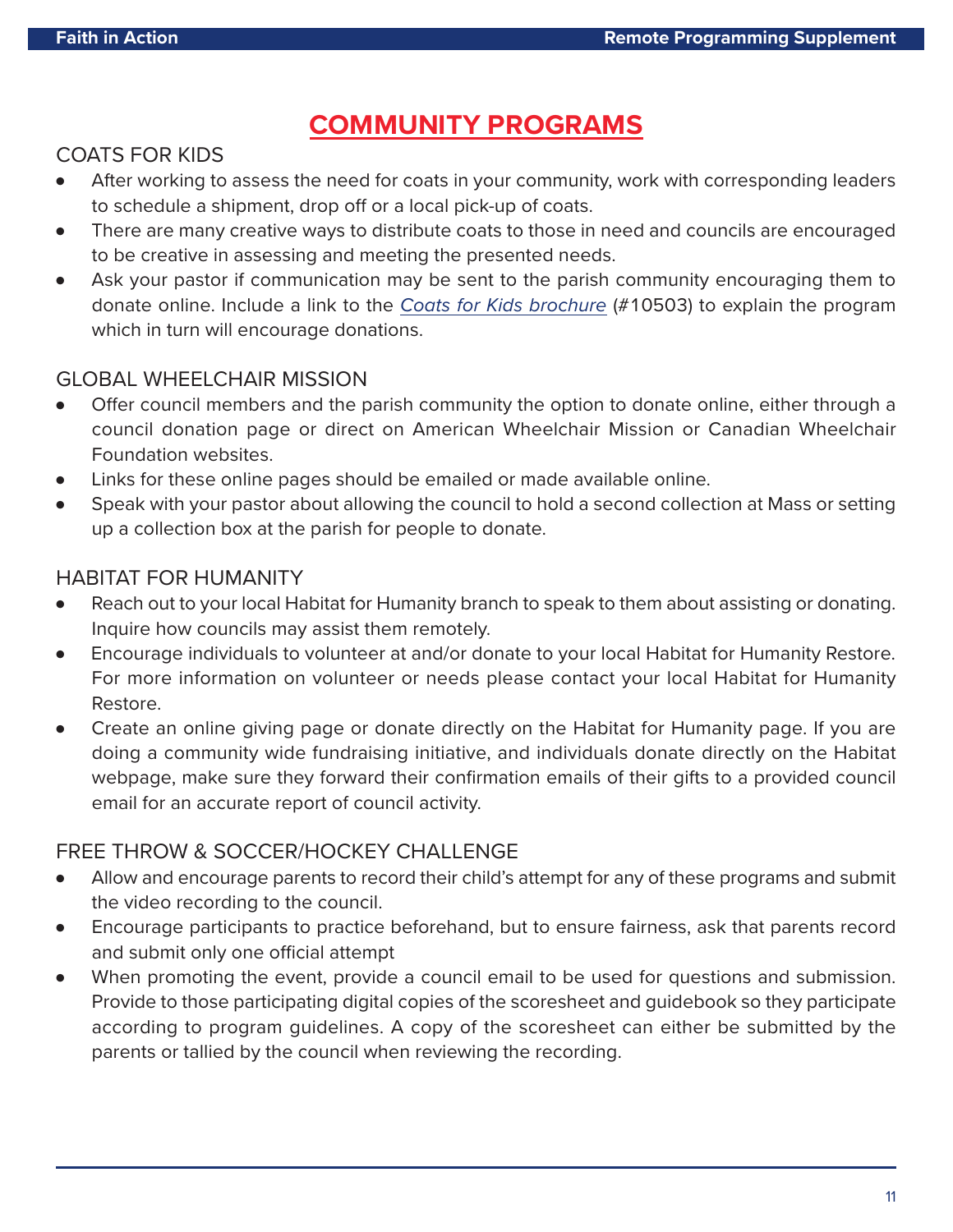### ESSAY CONTEST

- Reach out to your local schools by phone or email and ask the principal if they would like to add the essay program as an activity. This could be added to any classroom dynamic, in person or in home.
- Speak with your local pastor about having it added into Religious Education classes.

### HELPING HANDS

- Work with your parish and community to assess local needs.
- Speak to your local shelters about needs and encourage council members and community members to donate or provide financial support.
- Purchase care package supplies that council members can pick up and build on their own to be provided to the homeless members of the community.

### DISASTER PREPAREDNESS

- Host a webinar or video meeting with your local law enforcement to teach the council and community about safety during a disaster.
- Host virtual training classes with a local trained CPR certified professional. Additional in-person training and testing may be necessary to count for full certification.
- Share the links for these live or recorded events with the council and parish.

### LEAVE NO NEIGHBOR BEHIND

- **Support your brothers Knights:** Through calls, texts, emails or in person, check in on brother knights and their family to assess any unmet needs and ways the council can support them. Create a phone tree that ensures that everyone in the council is contacted and connected. Consider an online meeting room in addition to council meetings for some fraternal time.
- **Support your parish:** Speak with your local pastor to see if there is any need at the church.
- Support your community: Reach out by phone or email to leaders and organizations within **your community to assess needs and coordinate a council response accordingly.**
- **Feed the hungry:** Reach out to your local food pantry to find out the need and encourage members of the council and parish community to assist with donation, by providing a box outside the parish for drop off.
- **Participate in blood drives:** Consult the Leave No Neighbor Behind guidebook for supporting blood drives.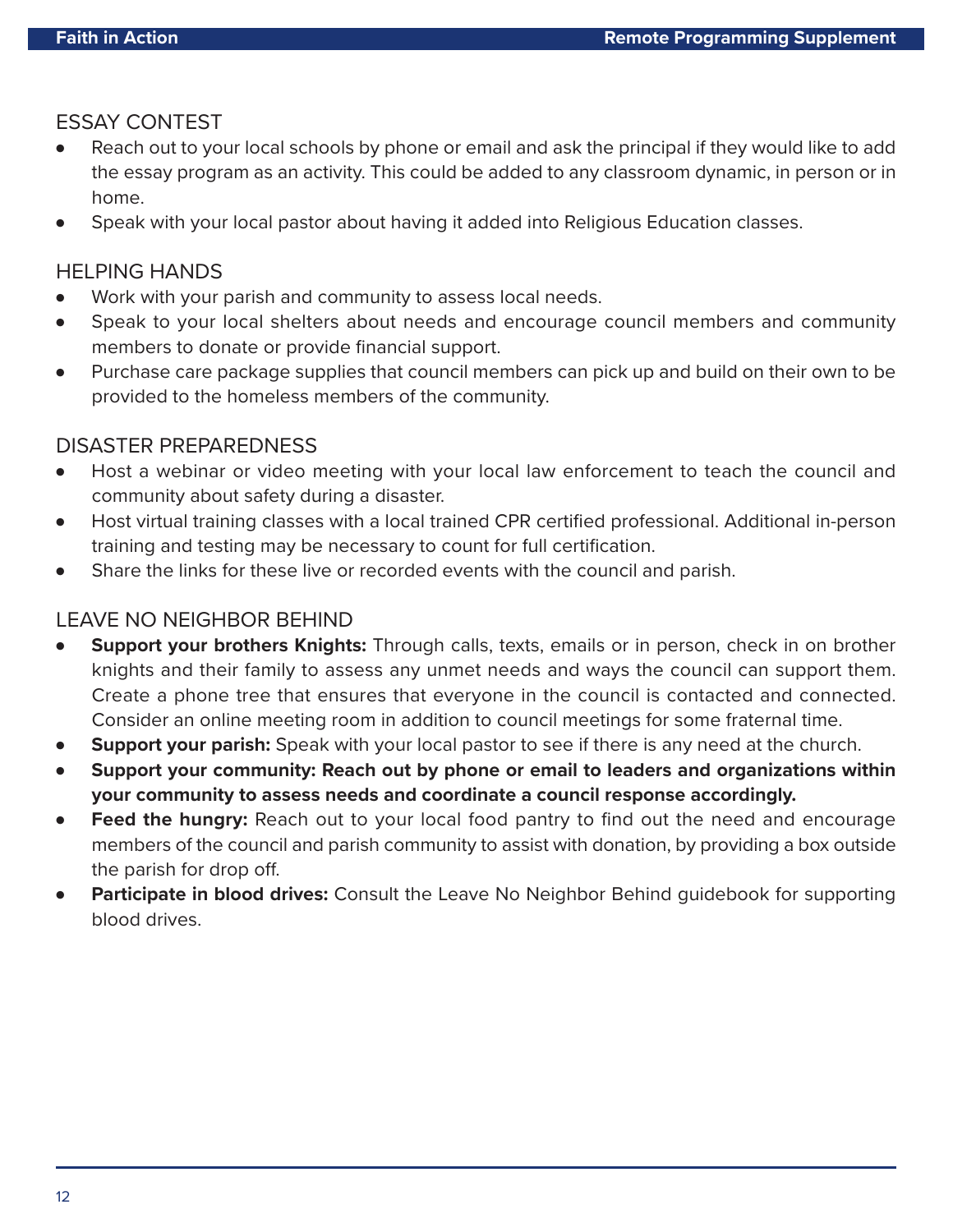### **[LIFE PROGRAMS](ttps://www.kofc.org/en/what-we-do/faith-in-action-programs/life/index.html)**

### <span id="page-12-0"></span>CHRISTIAN REFUGEE RELIEF

- Raise awareness of the suffering of persecuted Christians by offering members and the parish community the option to pray and donate online.
- Consider praying a virtual novena or a rosary with special intentions for persecuted Christians, along with the [Prayer for Persecuted Christians](https://www.kofc.org/en/resources/faith-in-action-programs/life/christian-refugee-relief/10340-refugee-prayer-card.pdf) (#10340).
- At the end of the prayer campaign, ask participants to donate by purchasing [Solidary Crosses](https://www.knightsgear.com/solidarity-cross) or contributing to the [Christians Refugee Relief Fund.](https://www.christiansatrisk.org/en/index.html)
- The prayer and fundraising campaigns can be hosted using video platforms and shared through email and social media.

### MARCH FOR LIFE

- Stay up to date with March for Life events by visiting [www.marchforlife.org.](www.marchforlife.org) Become aware of any ways that people can participate digitally if unable to attend in person.
- Visit the [March for Life Blog](https://marchforlife.org/building-a-culture-of-life-during-covid-19/) for ideas on how you can stay engaged in the fight to build the culture of life from home.
- Organize your own event and invite speakers to present on pro-life topics relevant to your council and parish community using online video platforms or social media.
- Coordinate your council and community's participation in webinars and virtual programs offered by your diocese, state Right to Life organizations, and/or pro-life advocacy groups.

### NOVENA FOR LIFE

- Select a specific day/time for everyone to participate whether it's live on an online meeting page or individually at home. Ask your pastor if he would be willing to lead the novena prayer live and online for everyone participating.
- Invite your parish community, and especially families, to meet online each day of the novena to pray.
- Consider asking a different Knight, family, or member of your parish community to lead each day's prayers. Before the novena, ask if anyone has any special intentions they would like to pray for.
- You can also host a novena or a 9-day rosary outside, for example in front of abortion business. No matter where the event is located, be sure to livestream the event and invite others to pray with you.

### SPECIAL OLYMPICS

- In addition to in-person sports and programs, Special Olympics organizations promote and run events virtually. Visit [www.specialolympics.org](http://www.specialolympics.org/) and contact your local Special Olympics to see how your council can get involved with social media fundraisers and coaching athletes online.
- Look online for contact information for your local Special Olympics committee or work with your State Life Director to help in setting up this communication.
- If available, volunteering online counts the same as volunteering in person.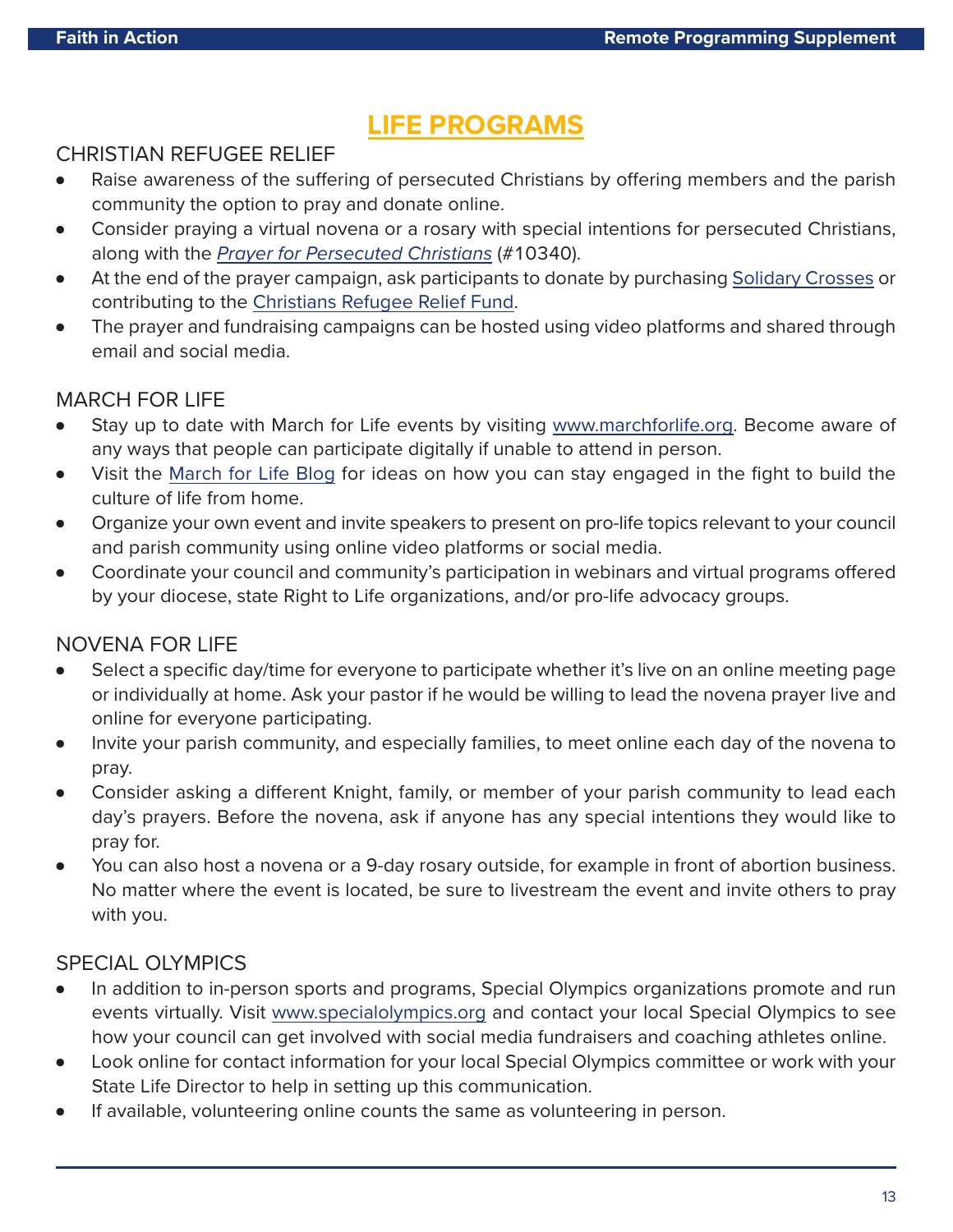### <span id="page-13-0"></span>SILVER ROSE

- Remember, a Silver Rose prayer service can be held anywhere, not just inside a church.
- Combine the Silver Rose Program with a Family Prayer Night, whether in person or over video conference.
- Be sure to livestream your prayer service so that it is more accessible for those who are unable to attend.
- When a Silver Rose or live service is unavailable, use the pre-recorded [Silver Rose Prayer Service](https://www.youtube.com/watch?v=FiKTwKw-3Y4) as a digital alternative.

### PREGNANCY CENTER SUPPORT AND ULTRASOUND

- Be sure to ask the center to get involved in your efforts. For example, the center can provide a virtual tour of the facility or produce a video or written testimony featuring its staff or clients. Use this content to run an online fundraiser to request donations for the center.
- Coordinate the delivery of items to the center by individual members and families themselves, rather than getting together in-person to do so.
- Support the center through prayer by meeting outside the pregnancy center and livestreamed the event for others to participate remotely. You can also coordinate and host regular video opportunities for prayer online in support of a mother or unborn child from the center.

### MASS FOR PEOPLE WITH SPECIAL NEEDS

- Consider how you can accommodate those with special needs when planning for livestreamed Masses and virtual prayer services, events, or meetings with your parish or council.
- Provide a survey to request specific accommodations to make, such as the addition of captioning or sign language to virtual content.
- To the extent possible, include people with special needs in prayer services and Mass options that utilize digital platforms.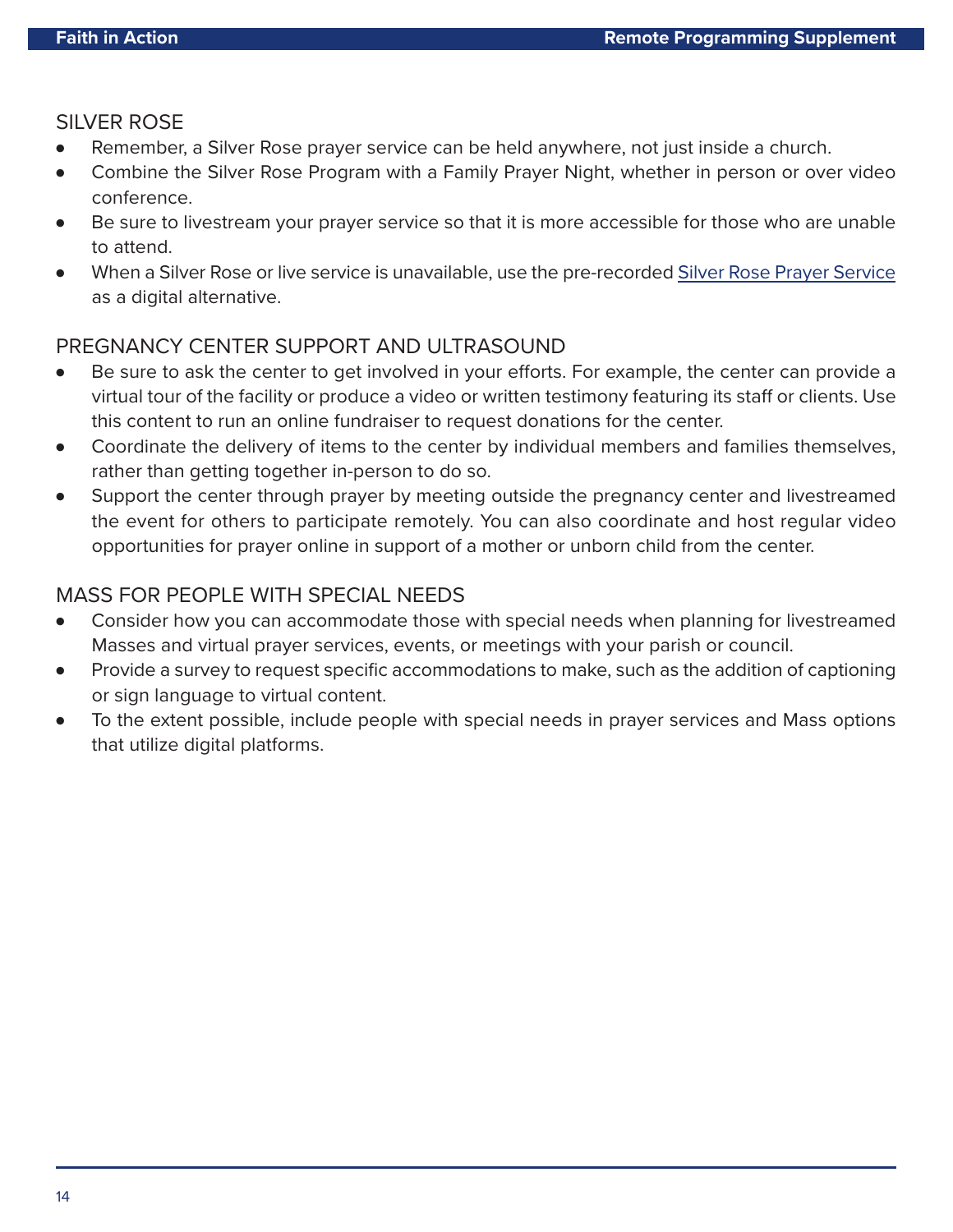### <span id="page-14-0"></span>**REMOTE PROGRAMMING ADDENDUM: NOTES AND HELPFUL TIPS**

### **Steps and Best Practices**

### PRE-PLANNING STEPS:

### **1. Council Technology Expert:**

- This position should be filled by the most able and competent individual in the council.
- He should understand how to identify and use appropriate digital tools, setup online meetings, manage multiple online systems, troubleshoot possible issues, identify technological solutions to meet the program need and design solutions to help satisfy the design and goals of any given program. e.g. if you are running an online [Into the Breach Video Series](https://www.kofc.org/en/campaigns/into-the-breach.html) program, the Technology Expert would select which computer software/program to use and know how to implement it.
- If necessary, this could be a group of experts, not just one person. Also, this individual does not have to be a council member.

### **2. Identify possible programs for remote enhancement**

- Program Director and Technology Expert should be a part of this process if not leading it.
- It is very important to have a list to programs prepared prior to your meeting with your pastor

### **3. Meet with your pastor**

- Encourage the pastor to invite any relevant parish staff who could support this conversation and initiative.
	- Be prepared for this first meeting to be shorter and follow-up meetings to occur between your program director, technology expert and necessary parish staff.
- Come with list of potential programs and questions
- For example:
	- $\circ$  Is your parish able to livestream Masses and/or other events?
	- Does your parish have an active social media presence? Facebook, Instagram, Twitter, website, etc.?
	- Does your parish have an email distribution list and/or additional means of mass communication? If so, ask the pastor and/or his staff to send out communication on your behalf.
	- Does your parish have an updated and user-friendly website?
- Discuss parish needs and programs to help meet those needs.
- Determine what digital/online resources the parish has available.
- Discuss any digital/online events already being run by the parish.
- **NOTE:** Many remote programs that you will run as a council will be done best in collaboration with the infrastructure of the parish.
- Offer council support and aid.
- Offer as much technical and financial support as your council can.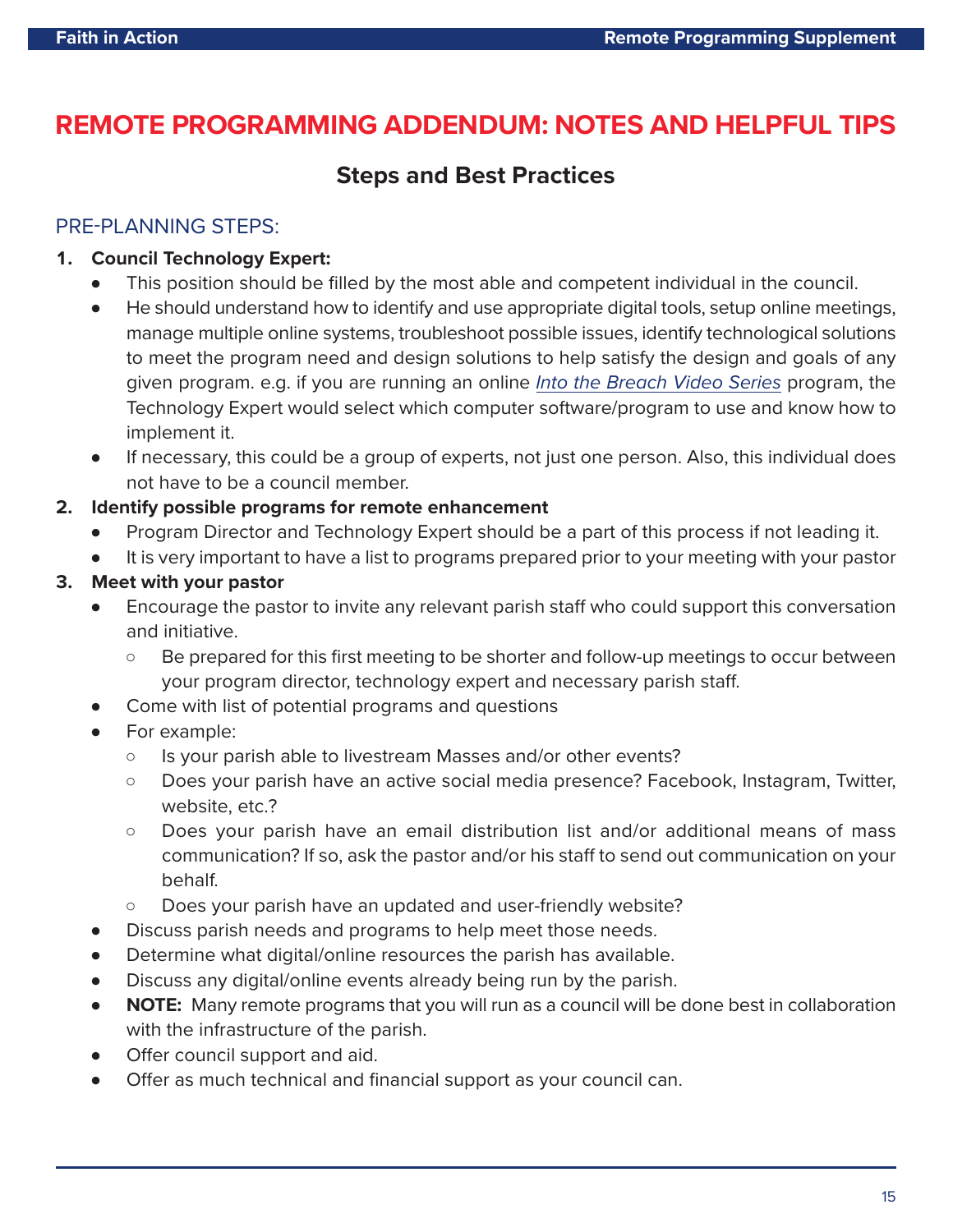#### <span id="page-15-0"></span>**4. Confirm Program Schedule**

Identify programs that could be coupled together in an online event to help bolster your remote impact – see program specifics for additions suggestions on how to think outside the box.

### **[Back to main section](#page-1-0)**

### PLANNING PER PROGRAM

### **1. Establish your digital tool kit**

- You can use digital tools to bring in additional content and/or speakers that otherwise may not have been able to attend.
	- o Digital resources might include the Into the Breach Video Series, Everyday Heroes, Catholic Information Service digital booklets, FORMED, St. Paul Center Bible Studies, etc.
- Consider means of fundraising online. Consult with your pastor on existing tools that the council could utilize.

### **2. Put it all together**

- Select online tools Items to Consider
	- Develop online means of program sign-up
		- If your program requires small groups, you need to provide a means for people to sign up, provide you contact info, so you can assign them to a small group and communicate accordingly
	- $\circ$  This will also help with reporting this way you know how many participated and when, especially for programs such as Into the Breach or Family Fully Alive.
		- Consider an online software or platforms as possible avenues for participation signups. (e.g. "Sign-up Genius", "Google Forms", "Survey Gizmo")
- Double check process Examples
	- $\circ$  For the *[Into the Breach Video Series](www.kofc.org/intothebreach)*, which is designed for multiple small groups, it may require two different online "rooms", one to watch as a group, and one to come together as a breakout group. This will require two separate links. Multiple small groups will require multiple unique "rooms". Have you identified small group leaders who will then oversee those "rooms" and trained them on how to use the online platform and send out respective links? You could also preset the groups and assign a links in advance. Some online tools have this functionality built in.
	- $\circ$  For programs that require distributing physical items  $-$  like winter coats, Building the Domestic Church kiosk booklets, or Sacramental Gifts – continue to work creatively to distribute and make these items available.
	- o If gifts or items must be distributed by someone other than members of the council, bundle the item give-away with some information about the Knights and why your council chose to participate in the program.

#### **[Back to main section](#page-3-0)**